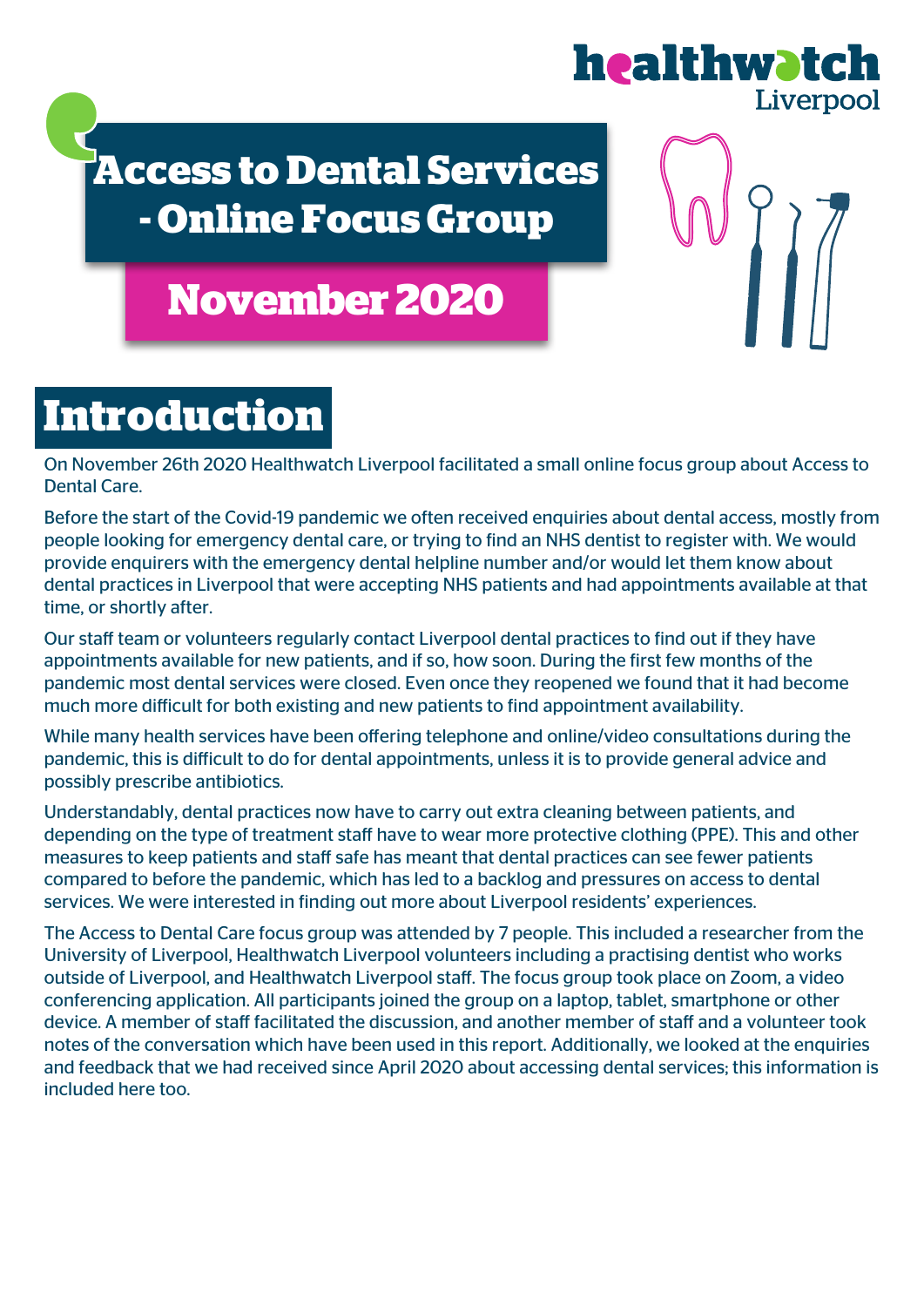### **Summary of findings**

#### Enquiries and feedback about dental access received during the Covid-19 pandemic

When the Covid-19 pandemic arrived in the UK and lockdown measures were put in place in March 2020, we initially received fewer enquiries than before about dental care. This may in part have been due to public awareness that dental practices had closed during lockdown. However, the number of enquiries about dental care has steadily increased since then, and from our attempts to find information for enquirers, as well as from what enquirers told us, it was obvious that accessing NHS dental care had become much more difficult.

Between April 1st and November 12th 2020, 217 people contacted Healthwatch Liverpool with 245 enquiries about access to dental care. Some people contacted us more than once, e.g. about emergency dental care and registering with a dentist. Broadly speaking, the enquiries covered three main themes: general dental care, emergency dental care, and dental registration.





#### **General Dental Care:**

Between April and November 2020, 39 people told us about cancellations and delays to their dental treatment due to the pandemic. Some told us their dental care had been interrupted because ongoing treatments had been delayed. Others could not book appointments for their regular check-ups or for other routine appointments.

Some people who responded to our Covid-19 survey<sup>1</sup> mentioned that they themselves might delay seeking treatment for dental issues due to fears of attending a health service during the pandemic. One enquirer wanted information on what to expect when attending the dentist in terms of Covid-19 safety measures.

#### **Emergency Dental Care:**

Between April and November 2020, 101 enquirers sought information or told us about emergency dental care treatment.

Many told us they had been triaged by telephone. Some people told us that they had experienced lengthy waits on the phone. Some were prescribed treatment over the phone (e.g. antibiotics). Several people were told that they did not need emergency dental care after triage, but were encouraged to contact the service again if the issue persisted. Often advice about pain relief was provided.

<sup>1</sup> Please find the reports here: https://www.healthwatchliverpool.co.uk/report/2020-07-22/ coronavirus-survey-interim-report-april-may-2020 and https://www.healthwatchliverpool.co.uk/report/2020-11-25/coronavirus-survey-interim-report-may-august-2020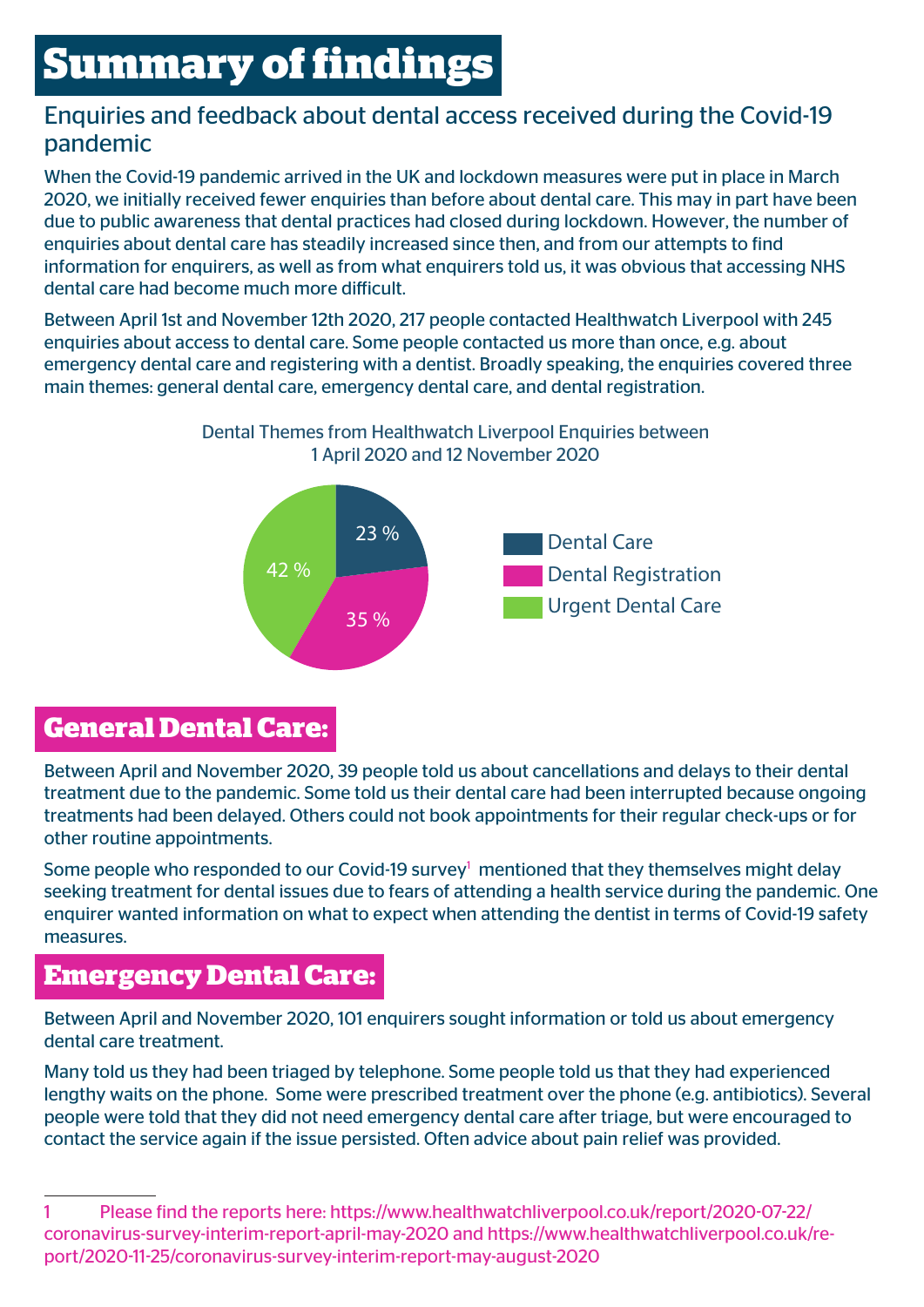Some enquirers told us that they could not continue with just pain relief, and were desperate to see a dentist despite having been told they did not need emergency dental care on more than one occasion.

#### **Dental Registration:**

Between April and November 2020 86 people contacted us for information about registering with a dentist in Liverpool. Of these, 54 told us that they experienced difficulties finding an NHS dental practice. Many, if not most dental practices were not accepting new patients, and others had long waiting lists. Many of these enquirers had received emergency dental treatment, and had been advised to register with a dentist for continuation of treatment, but had found it impossible to do so.

For some people there were additional barriers to getting registered with a dental practice; for example, some told us that the location of those few practices that did have availability was too far away. This was especially the case for people with reduced mobility, on a low income and/or without access to a car.

One professional contacted us requesting assistance with dental registration for migrants, as they had not been able to find dental care.

We were also asked about dental registration for children and young people by some professionals and parents/carers; again, this proved difficult, leading to concerns about delays in treatment.

We also heard from some people who had recently moved to Liverpool and were unable to register with a local dentist. Some students told us the same.

Finally, we were told that some dental practices did have capacity for patients paying privately, but not for NHS patients at that time.

### **Feedback from Liverpool Clinical Commissioning Group (CCG)**

Recent feedback from Liverpool CCG confirmed that they have also had an increasing number of enquiries and complaints about access to dental services. CCG staff had tried to find dental appointments but at times had to refer patients out of area, for example to Manchester, as there had been so few local appointments available. The CCG also received enquiries from people outside of Liverpool, who were trying to find appointments here.

#### **The Return Project**

A researcher from the University of Liverpool introduced the Return Project, which started in September 2018 and is aimed at reducing inequalities within access to primary dental care within Liverpool.

The project hopes to go to the next stage in the spring of 2021 (depending on Covid-19 restrictions). The researchers aim to speak to people from a wide variety of backgrounds. As they are aware that the pandemic has made some people more fearful about attending dental appointments, they want to design an information leaflet with Frequently Asked Questions (FAQS) and advice about staying safe.

## **Focus group discussion**

All focus group participants were registered with a dentist, and most had received texts or emails from their practice updating them about changes to services due to the Covid-19 pandemic. One had received a link to a video that explained what measures the dental practice had implemented to make sure that patients and staff are safe, which they found helpful. One person hadn't been contacted since May, and did not want to contact their practice at the moment as there was no reason to. Also, they were not sure about what measures the practice they attend had put in place to manage the Covid pandemic. They said they would be more likely to go to the practice if they were given more information and reassurance about this; for instance, they were worried that they might have to spend time in a waiting room near other patients.